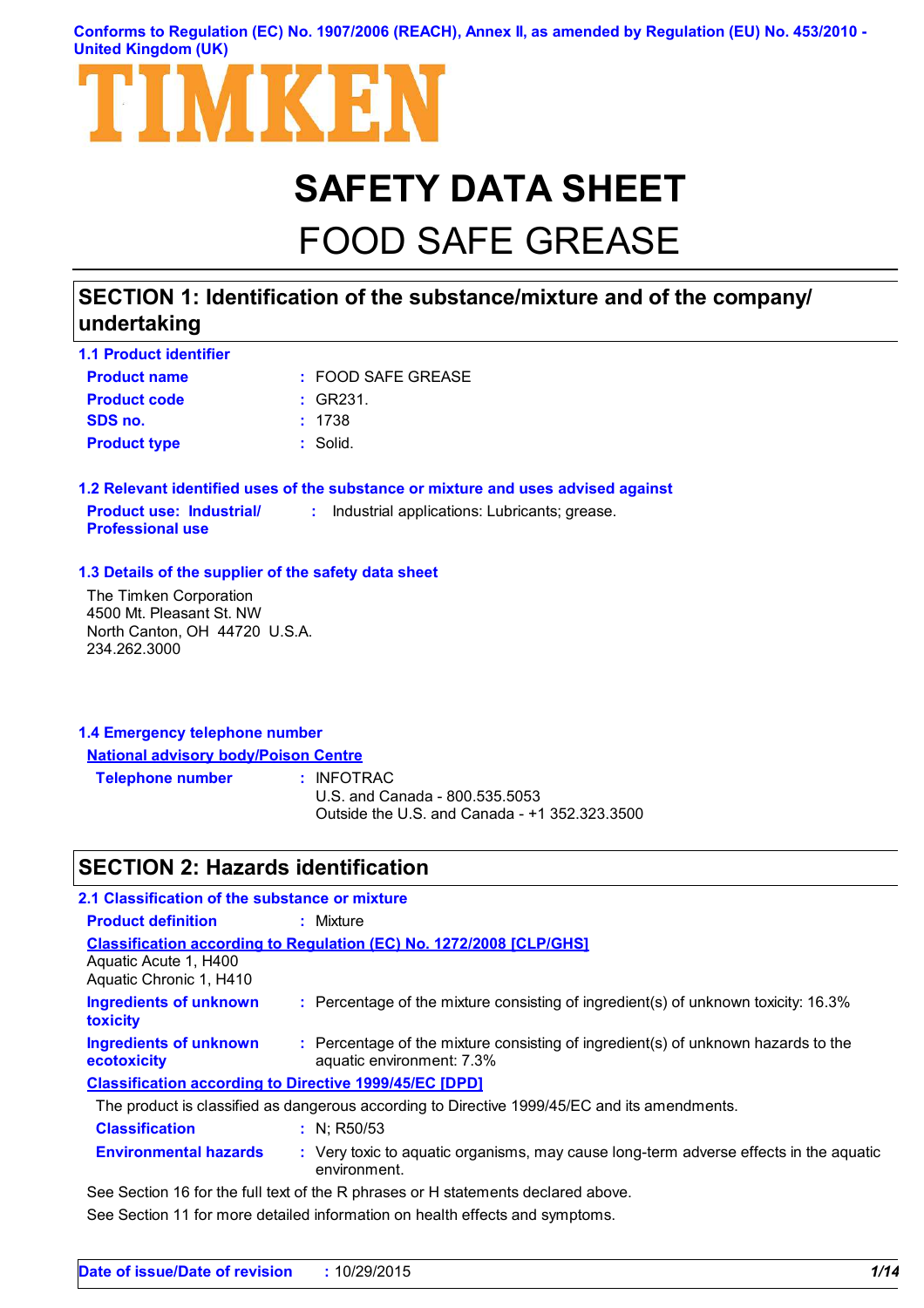### **SECTION 2: Hazards identification**

### **2.2 Label elements**

| <b>Hazard pictograms</b> |  |
|--------------------------|--|
|--------------------------|--|

| <b>Signal word</b>              | $:$ Warning                                                                                                            |  |
|---------------------------------|------------------------------------------------------------------------------------------------------------------------|--|
| <b>Hazard statements</b>        | : Very toxic to aquatic life with long lasting effects.                                                                |  |
| <b>Precautionary statements</b> |                                                                                                                        |  |
| <b>Prevention</b>               | : Avoid release to the environment.                                                                                    |  |
| <b>Response</b>                 | : Collect spillage.                                                                                                    |  |
| <b>Storage</b>                  | : Not applicable.                                                                                                      |  |
| <b>Disposal</b>                 | : Dispose of contents and container in accordance with all local, regional, national and<br>international regulations. |  |

| <b>Supplemental label</b><br>elements                                                                                                                                                      | : Not applicable. |
|--------------------------------------------------------------------------------------------------------------------------------------------------------------------------------------------|-------------------|
| <b>Annex XVII - Restrictions</b><br>on the manufacture,<br>placing on the market and<br>use of certain dangerous<br>substances, mixtures and<br>articles<br>Special packaging requirements | : Not applicable. |
| <b>Containers to be fitted</b>                                                                                                                                                             | : Not applicable. |
| with child-resistant<br>fastenings                                                                                                                                                         |                   |
| <b>Tactile warning of danger</b>                                                                                                                                                           | : Not applicable. |

#### **2.3 Other hazards**

**Other hazards which do : not result in classification** : None known.

### **SECTION 3: Composition/information on ingredients**

| <b>Substance/mixture</b>                                                      | : Mixture                                                                 |                       |                 |                                                                        |             |
|-------------------------------------------------------------------------------|---------------------------------------------------------------------------|-----------------------|-----------------|------------------------------------------------------------------------|-------------|
|                                                                               |                                                                           | <b>Classification</b> |                 |                                                                        |             |
| <b>Product/ingredient</b><br>name                                             | <b>Identifiers</b>                                                        | %                     | 67/548/EEC      | <b>Regulation (EC) No.</b><br>1272/2008 [CLP]                          | <b>Type</b> |
| (benzoato-O,O')hydroxy   EC: 259-105-7<br>(octadecanoato-O,O')<br>l aluminium |                                                                           | $10 - 11.$<br>3       | Not classified. | Not classified.                                                        | $[2]$       |
| zinc oxide                                                                    | CAS: 54326-11-3<br>EC: 215-222-5<br>CAS: 1314-13-2<br>Index: 030-013-00-7 | 9                     | N; R50/53       | Eye Irrit. 2, H319<br>Aquatic Acute 1, H400<br>Aquatic Chronic 1, H410 | $[1]$       |
| calcium carbonate                                                             | EC: 207-439-9<br>CAS: 471-34-1                                            | 7.84                  | Xi; R36/38      | Skin Irrit. 2, H315<br>Eye Irrit. 2, H319                              | $[1]$       |
| Butylated<br>hydroxytoluene                                                   | EC: 204-881-4                                                             | 0.1                   | N; R50/53       | Aquatic Acute 1, H400                                                  | [1] [2]     |
|                                                                               | CAS: 128-37-0                                                             |                       |                 | Aquatic Chronic 1, H410                                                |             |
| Date of issue/Date of revision                                                | : 10/29/2015                                                              |                       |                 |                                                                        | 2/14        |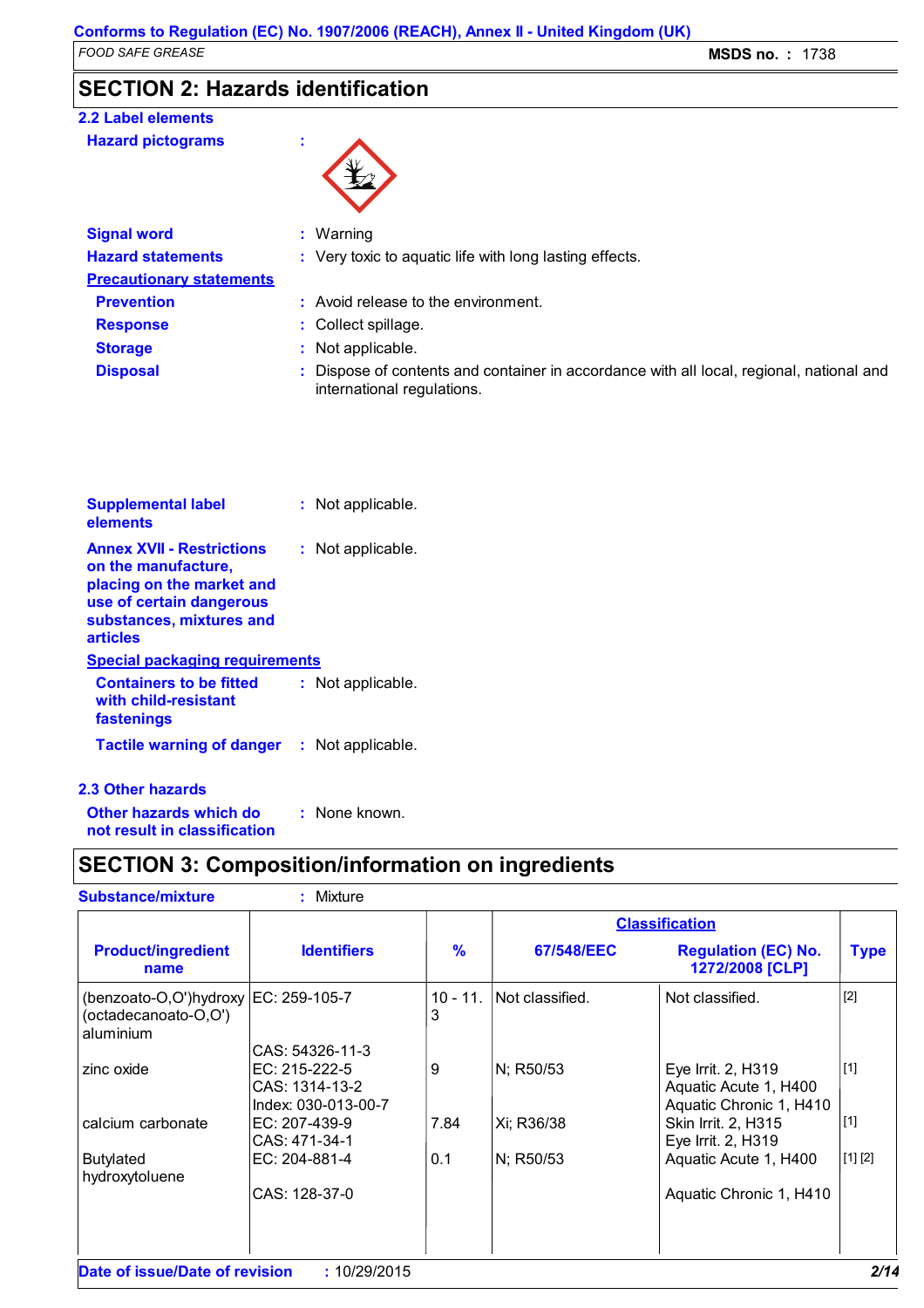### **SECTION 3: Composition/information on ingredients**

|  | <b>See Section 16 for</b><br>the full text of the R- $\ $ full text of the H<br>phrases declared<br>above. | <b>See Section 16 for the</b><br><b>Istatements declared</b><br>above. |  |
|--|------------------------------------------------------------------------------------------------------------|------------------------------------------------------------------------|--|
|--|------------------------------------------------------------------------------------------------------------|------------------------------------------------------------------------|--|

There are no additional ingredients present which, within the current knowledge of the supplier and in the concentrations applicable, are classified as hazardous to health or the environment, are PBTs or vPvBs or have been assigned a workplace exposure limit and hence require reporting in this section.

Type

[1] Substance classified with a health or environmental hazard

- [2] Substance with a workplace exposure limit
- [3] Substance meets the criteria for PBT according to Regulation (EC) No. 1907/2006, Annex XIII
- [4] Substance meets the criteria for vPvB according to Regulation (EC) No. 1907/2006, Annex XIII

[5] Substance of equivalent concern

Occupational exposure limits, if available, are listed in Section 8.

### **SECTION 4: First aid measures**

#### **4.1 Description of first aid measures**

| <b>Eye contact</b>                | : Immediately flush eyes with plenty of water, occasionally lifting the upper and lower<br>eyelids. Check for and remove any contact lenses. Continue to rinse for at least 10<br>minutes. Get medical attention if irritation occurs.                                                                                                                                                                                                                                                                                                                                                                                                                                                                                                                                                                                       |
|-----------------------------------|------------------------------------------------------------------------------------------------------------------------------------------------------------------------------------------------------------------------------------------------------------------------------------------------------------------------------------------------------------------------------------------------------------------------------------------------------------------------------------------------------------------------------------------------------------------------------------------------------------------------------------------------------------------------------------------------------------------------------------------------------------------------------------------------------------------------------|
| <b>Inhalation</b>                 | : Remove victim to fresh air and keep at rest in a position comfortable for breathing. If<br>not breathing, if breathing is irregular or if respiratory arrest occurs, provide artificial<br>respiration or oxygen by trained personnel. It may be dangerous to the person<br>providing aid to give mouth-to-mouth resuscitation. Get medical attention if adverse<br>health effects persist or are severe. If unconscious, place in recovery position and<br>get medical attention immediately. Maintain an open airway. Loosen tight clothing<br>such as a collar, tie, belt or waistband.                                                                                                                                                                                                                                 |
| <b>Skin contact</b>               | : Flush contaminated skin with plenty of water. Remove contaminated clothing and<br>shoes. Get medical attention if symptoms occur. Wash clothing before reuse.<br>Clean shoes thoroughly before reuse.                                                                                                                                                                                                                                                                                                                                                                                                                                                                                                                                                                                                                      |
| <b>Ingestion</b>                  | : Wash out mouth with water. Remove dentures if any. Remove victim to fresh air and<br>keep at rest in a position comfortable for breathing. If material has been swallowed<br>and the exposed person is conscious, give small quantities of water to drink. Stop if<br>the exposed person feels sick as vomiting may be dangerous. Do not induce<br>vomiting unless directed to do so by medical personnel. If vomiting occurs, the head<br>should be kept low so that vomit does not enter the lungs. Get medical attention if<br>adverse health effects persist or are severe. Never give anything by mouth to an<br>unconscious person. If unconscious, place in recovery position and get medical<br>attention immediately. Maintain an open airway. Loosen tight clothing such as a<br>collar, tie, belt or waistband. |
| <b>Protection of first-aiders</b> | : No action shall be taken involving any personal risk or without suitable training. It<br>may be dangerous to the person providing aid to give mouth-to-mouth resuscitation.                                                                                                                                                                                                                                                                                                                                                                                                                                                                                                                                                                                                                                                |

#### **4.2 Most important symptoms and effects, both acute and delayed**

| <b>Potential acute health effects</b> |                                                     |
|---------------------------------------|-----------------------------------------------------|
| <b>Eye contact</b>                    | : No known significant effects or critical hazards. |
| <b>Inhalation</b>                     | : No known significant effects or critical hazards. |
| <b>Skin contact</b>                   | : No known significant effects or critical hazards. |
| <b>Ingestion</b>                      | : No known significant effects or critical hazards. |
| Over-exposure signs/symptoms          |                                                     |
| Eye contact                           | : No specific data.                                 |
| <b>Inhalation</b>                     | : No specific data.                                 |
| <b>Skin contact</b>                   | : No specific data.                                 |
| <b>Ingestion</b>                      | : No specific data.                                 |

#### **4.3 Indication of any immediate medical attention and special treatment needed**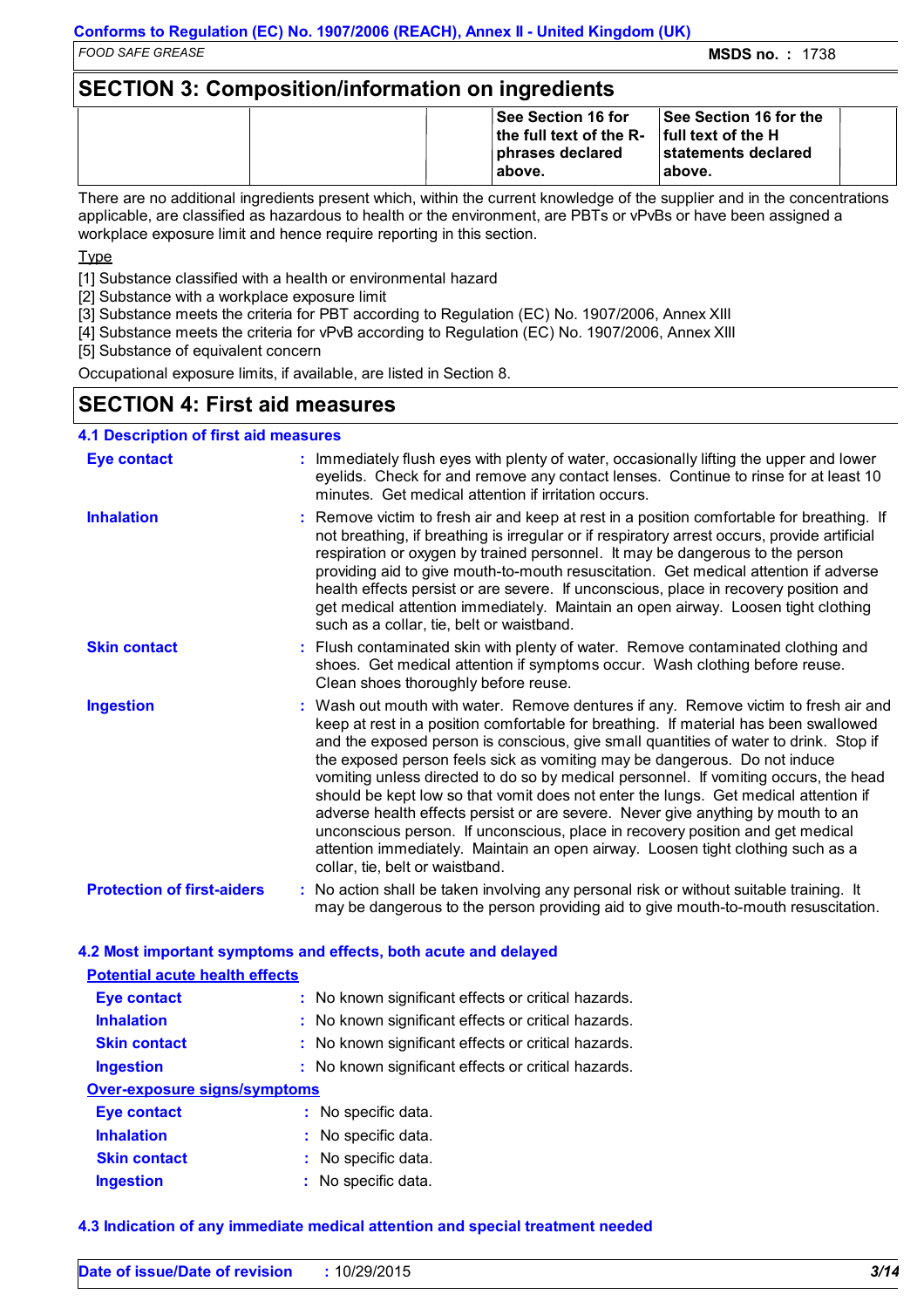# **Conforms to Regulation (EC) No. 1907/2006 (REACH), Annex II - United Kingdom (UK)**<br>FOOD SAFE GREASE

*FOOD SAFE GREASE* **MSDS no. :** 1738

| 00 <i>0 un L</i> UnLau                                            |                                                                                                                                                                                                                  |
|-------------------------------------------------------------------|------------------------------------------------------------------------------------------------------------------------------------------------------------------------------------------------------------------|
| <b>SECTION 4: First aid measures</b>                              |                                                                                                                                                                                                                  |
| <b>Notes to physician</b>                                         | : Treat symptomatically. Contact poison treatment specialist immediately if large<br>quantities have been ingested or inhaled.                                                                                   |
| <b>Specific treatments</b>                                        | : No specific treatment.                                                                                                                                                                                         |
| <b>SECTION 5: Firefighting measures</b>                           |                                                                                                                                                                                                                  |
| 5.1 Extinguishing media<br><b>Suitable extinguishing</b><br>media | : Use an extinguishing agent suitable for the surrounding fire.                                                                                                                                                  |
| <b>Unsuitable extinguishing</b><br>media                          | : None known.                                                                                                                                                                                                    |
|                                                                   | 5.2 Special hazards arising from the substance or mixture                                                                                                                                                        |
| <b>Hazards from the</b><br>substance or mixture                   | : This material is very toxic to aquatic life with long lasting effects. Fire water<br>contaminated with this material must be contained and prevented from being<br>discharged to any waterway, sewer or drain. |
| <b>Hazardous thermal</b><br>decomposition products                | Decomposition products may include the following materials:<br>carbon dioxide<br>carbon monoxide<br>metal oxide/oxides                                                                                           |
| <b>5.3 Advice for firefighters</b>                                |                                                                                                                                                                                                                  |
|                                                                   |                                                                                                                                                                                                                  |

| <b>Special protective actions</b><br>for fire-fighters   | : Promptly isolate the scene by removing all persons from the vicinity of the incident if<br>there is a fire. No action shall be taken involving any personal risk or without suitable<br>training.                                                                                                                                            |
|----------------------------------------------------------|------------------------------------------------------------------------------------------------------------------------------------------------------------------------------------------------------------------------------------------------------------------------------------------------------------------------------------------------|
| <b>Special protective</b><br>equipment for fire-fighters | : Fire-fighters should wear appropriate protective equipment and self-contained<br>breathing apparatus (SCBA) with a full face-piece operated in positive pressure<br>mode. Clothing for fire-fighters (including helmets, protective boots and gloves)<br>conforming to European standard EN 469 will provide a basic level of protection for |

### **SECTION 6: Accidental release measures**

chemical incidents.

|                                                          | 6.1 Personal precautions, protective equipment and emergency procedures                                                                                                                                                                                                                                                                                                         |
|----------------------------------------------------------|---------------------------------------------------------------------------------------------------------------------------------------------------------------------------------------------------------------------------------------------------------------------------------------------------------------------------------------------------------------------------------|
| For non-emergency<br>personnel                           | : No action shall be taken involving any personal risk or without suitable training.<br>Evacuate surrounding areas. Keep unnecessary and unprotected personnel from<br>entering. Do not touch or walk through spilt material. Provide adequate ventilation.<br>Wear appropriate respirator when ventilation is inadequate. Put on appropriate<br>personal protective equipment. |
| For emergency responders                                 | : If specialised clothing is required to deal with the spillage, take note of any<br>information in Section 8 on suitable and unsuitable materials. See also the<br>information in "For non-emergency personnel".                                                                                                                                                               |
| <b>6.2 Environmental</b><br>precautions                  | : Avoid dispersal of spilt material and runoff and contact with soil, waterways, drains<br>and sewers. Inform the relevant authorities if the product has caused environmental<br>pollution (sewers, waterways, soil or air). Water polluting material. May be harmful<br>to the environment if released in large quantities. Collect spillage.                                 |
| 6.3 Methods and material for containment and cleaning up |                                                                                                                                                                                                                                                                                                                                                                                 |
| <b>Small spill</b>                                       | : Move containers from spill area. Vacuum or sweep up material and place in a<br>designated, labelled waste container. Dispose of via a licensed waste disposal<br>contractor.                                                                                                                                                                                                  |
| <b>Large spill</b>                                       | : Move containers from spill area. Approach the release from upwind. Prevent entry<br>into sewers, water courses, basements or confined areas. Vacuum or sweep up<br>material and place in a designated, labelled waste container. Dispose of via a<br>licensed waste disposal contractor.                                                                                      |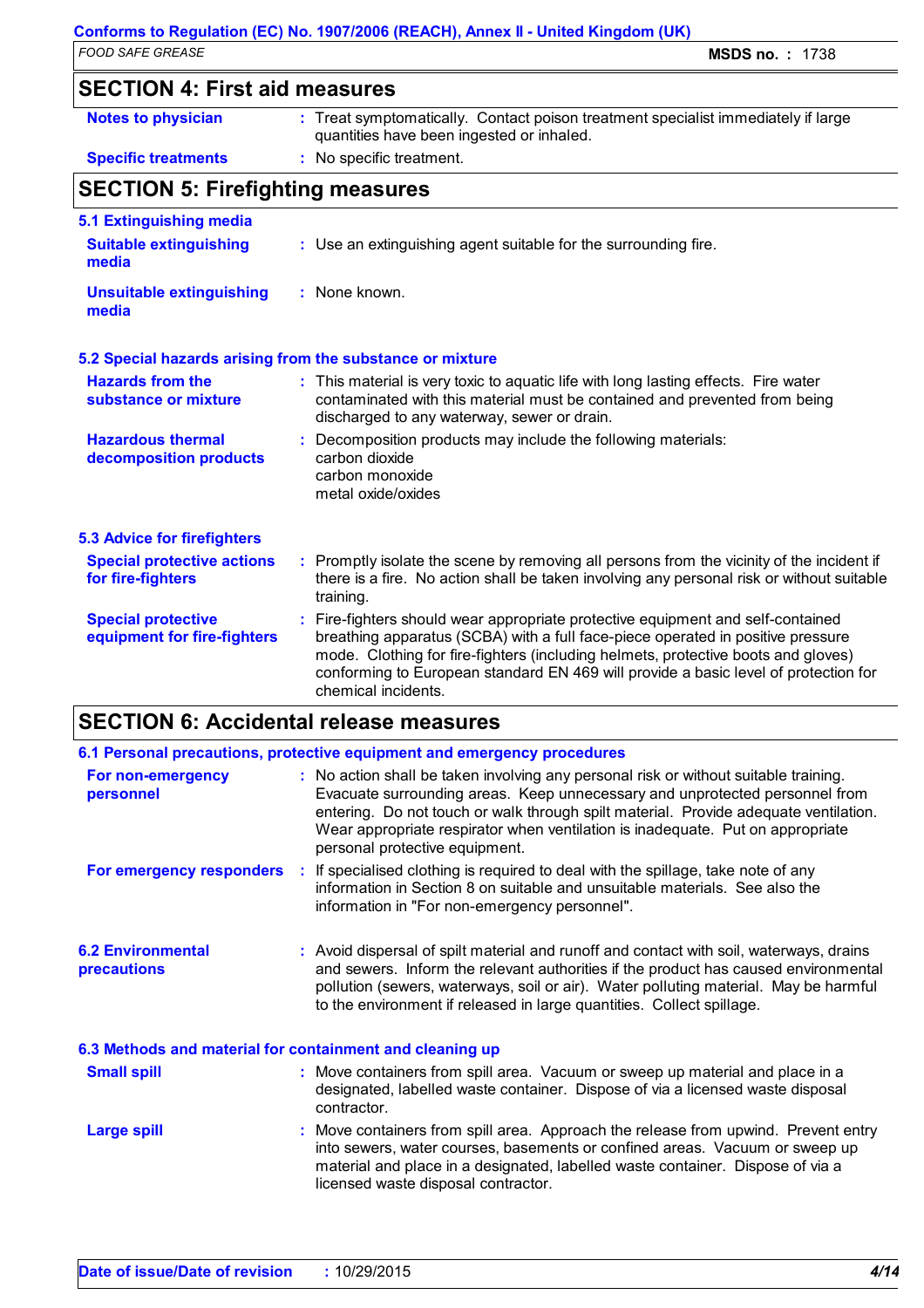### **SECTION 6: Accidental release measures**

| 6.4 Reference to other | : See Section 1 for emergency contact information.                          |
|------------------------|-----------------------------------------------------------------------------|
| <b>sections</b>        | See Section 8 for information on appropriate personal protective equipment. |
|                        | See Section 13 for additional waste treatment information.                  |

### **SECTION 7: Handling and storage**

The information in this section contains generic advice and guidance. The list of Identified Uses in Section 1 should be consulted for any available use-specific information provided in the Exposure Scenario(s).

#### **7.1 Precautions for safe handling**

| <b>Protective measures</b>                       | : Put on appropriate personal protective equipment (see Section 8). Do not ingest.<br>Avoid contact with eyes, skin and clothing. Avoid release to the environment. Keep<br>in the original container or an approved alternative made from a compatible material,<br>kept tightly closed when not in use. Empty containers retain product residue and can<br>be hazardous. Do not reuse container. |
|--------------------------------------------------|----------------------------------------------------------------------------------------------------------------------------------------------------------------------------------------------------------------------------------------------------------------------------------------------------------------------------------------------------------------------------------------------------|
| <b>Advice on general</b><br>occupational hygiene | : Eating, drinking and smoking should be prohibited in areas where this material is<br>handled, stored and processed. Workers should wash hands and face before eating,<br>drinking and smoking. Remove contaminated clothing and protective equipment<br>before entering eating areas. See also Section 8 for additional information on<br>hygiene measures.                                      |

#### **7.2 Conditions for safe storage, including any incompatibilities**

Store in accordance with local regulations. Store in original container protected from direct sunlight in a dry, cool and well-ventilated area, away from incompatible materials (see Section 10) and food and drink. Keep container tightly closed and sealed until ready for use. Containers that have been opened must be carefully resealed and kept upright to prevent leakage. Do not store in unlabelled containers. Use appropriate containment to avoid environmental contamination.

#### **Seveso Directive - Reporting thresholds (in tonnes)**

#### **Danger criteria**

| <b>Category</b>                                                    | <b>Ithreshold</b> | Notification and MAPP Safety report threshold |
|--------------------------------------------------------------------|-------------------|-----------------------------------------------|
| E1: Hazardous to the aquatic environment - Acute 1 or<br>Chronic 1 | 100               | 200                                           |
| C9i: Very toxic for the environment                                | 100               | 200                                           |

| 7.3 Specific end use(s)                               |                  |
|-------------------------------------------------------|------------------|
| <b>Recommendations</b>                                | : Not available. |
| <b>Industrial sector specific</b><br><b>solutions</b> | : Not available. |

### **SECTION 8: Exposure controls/personal protection**

The information in this section contains generic advice and guidance. The list of Identified Uses in Section 1 should be consulted for any available use-specific information provided in the Exposure Scenario(s).

#### **8.1 Control parameters**

#### **Occupational exposure limits**

| <b>Product/ingredient name</b>          | <b>Exposure limit values</b>                                                                                                                                                                                                                                               |
|-----------------------------------------|----------------------------------------------------------------------------------------------------------------------------------------------------------------------------------------------------------------------------------------------------------------------------|
| Limestone<br>2,6-di-tert-butyl-p-cresol | <b>EH40/2005 WELs (United Kingdom (UK), 12/2011).</b><br>TWA: 10 mg/m <sup>3</sup> 8 hours. Form: inhalable dust<br>TWA: 4 mg/m <sup>3</sup> 8 hours. Form: respirable dust<br><b>EH40/2005 WELs (United Kingdom (UK), 12/2011).</b><br>TWA: 10 mg/m <sup>3</sup> 8 hours. |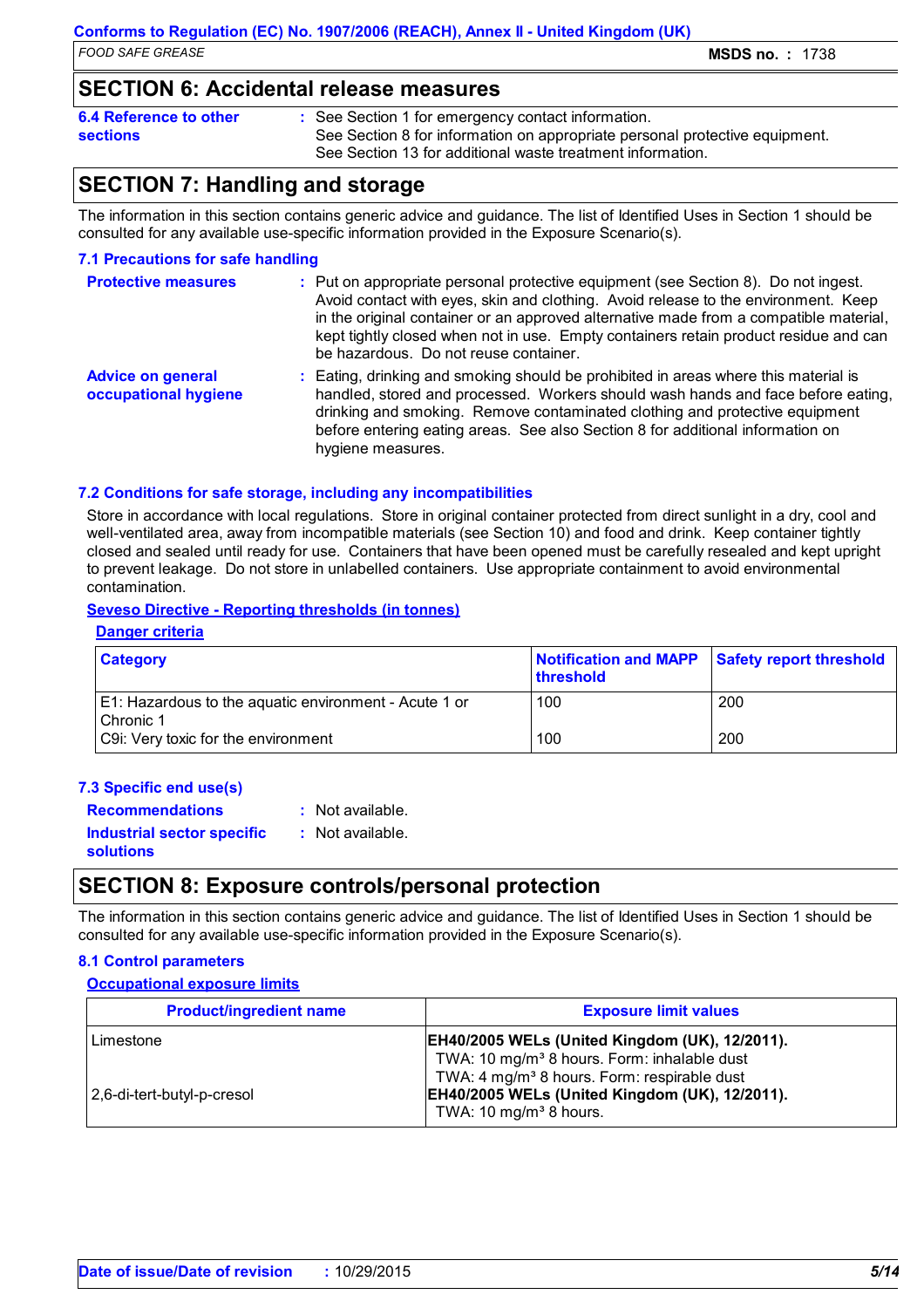### **SECTION 8: Exposure controls/personal protection**

| <b>Recommended monitoring</b><br>procedures | : If this product contains ingredients with exposure limits, personal, workplace<br>atmosphere or biological monitoring may be required to determine the effectiveness<br>of the ventilation or other control measures and/or the necessity to use respiratory<br>protective equipment. Reference should be made to monitoring standards, such as<br>the following: European Standard EN 689 (Workplace atmospheres - Guidance for<br>the assessment of exposure by inhalation to chemical agents for comparison with<br>limit values and measurement strategy) European Standard EN 14042 (Workplace<br>atmospheres - Guide for the application and use of procedures for the assessment of<br>exposure to chemical and biological agents) European Standard EN 482<br>(Workplace atmospheres - General requirements for the performance of procedures<br>for the measurement of chemical agents) Reference to national guidance<br>documents for methods for the determination of hazardous substances will also be |
|---------------------------------------------|-----------------------------------------------------------------------------------------------------------------------------------------------------------------------------------------------------------------------------------------------------------------------------------------------------------------------------------------------------------------------------------------------------------------------------------------------------------------------------------------------------------------------------------------------------------------------------------------------------------------------------------------------------------------------------------------------------------------------------------------------------------------------------------------------------------------------------------------------------------------------------------------------------------------------------------------------------------------------------------------------------------------------|
|                                             | required.                                                                                                                                                                                                                                                                                                                                                                                                                                                                                                                                                                                                                                                                                                                                                                                                                                                                                                                                                                                                             |

#### **DNELs/DMELs**

| <b>Product/ingredient name</b> | <b>Type</b> | <b>Exposure</b>          | <b>Value</b>                       | <b>Population</b> | <b>Effects</b> |
|--------------------------------|-------------|--------------------------|------------------------------------|-------------------|----------------|
| zinc oxide                     | <b>DNEL</b> | Long term<br>Inhalation  | 5 mg/ $m3$                         | Workers           | Systemic       |
|                                | <b>DNEL</b> | Long term Dermal         | 83 mg/kg<br>bw/day                 | Workers           | Systemic       |
|                                | <b>DNEL</b> | Long term<br>Inhalation  | $2.5$ mg/m <sup>3</sup>            | Consumers         | Systemic       |
|                                | <b>DNEL</b> | Long term Dermal         | 83 mg/kg<br>bw/day                 | Consumers         | Systemic       |
|                                | <b>DNEL</b> | Long term Oral           | $0.83$ mg/<br>kg bw/day            | Consumers         | Systemic       |
| 2,6-di-tert-butyl-p-cresol     | <b>DNEL</b> | Short term<br>Inhalation | $2$ mg/m <sup>3</sup>              | Workers           | Systemic       |
|                                | <b>DNEL</b> | Long term Oral           | $0.25 \,\mathrm{mg}/$<br>kg bw/day | Consumers         | Systemic       |
|                                | <b>DNEL</b> | Long term<br>Inhalation  | $3.5$ mg/m <sup>3</sup>            | Workers           | Systemic       |
|                                | <b>DNEL</b> | Long term Dermal         | $0.5$ mg/kg<br>bw/day              | Workers           | Systemic       |
|                                | <b>DNEL</b> | Long term<br>Inhalation  | $0.86$ mg/m <sup>3</sup>           | Consumers         | Systemic       |
|                                | <b>DNEL</b> | Long term Dermal         | $0.25$ mg/<br>kg bw/day            | Consumers         | Systemic       |
|                                | <b>DNEL</b> | Long term Oral           | $0.25$ mg/<br>kg bw/day            | Consumers         | Systemic       |
|                                | <b>DNEL</b> | Long term<br>Inhalation  | 5.8 mg/ $m3$                       | Workers           | Systemic       |
|                                | <b>DNEL</b> | Long term Dermal         | 8.3 mg/kg<br>bw/day                | Workers           | Systemic       |
|                                | <b>DNEL</b> | Long term<br>Inhalation  | 1.74 mg/m <sup>3</sup>             | Consumers         | Systemic       |
|                                | <b>DNEL</b> | Long term Dermal         | 5 mg/kg<br>bw/day                  | Consumers         | Systemic       |

#### **PNECs**

| <b>Product/ingredient name</b> | <b>Compartment Detail</b> | <b>Value</b>    | <b>Method Detail</b>     |
|--------------------------------|---------------------------|-----------------|--------------------------|
| zinc oxide                     | Fresh water               | 20.6 µg/l       |                          |
|                                | Marine water              | $6.1 \mu g/l$   |                          |
|                                | Sewage Treatment<br>Plant | $100 \mu g/l$   |                          |
|                                | Sewage Treatment<br>Plant | $100 \mu g/l$   |                          |
|                                | Fresh water sediment      | 117.8 mg/kg dwt |                          |
|                                | Marine water sediment     | 56.5 mg/kg dwt  |                          |
|                                | Soil                      | 35.6 mg/kg dwt  |                          |
| 2,6-di-tert-butyl-p-cresol     | Fresh water               | 0.0041 mg/l     |                          |
|                                | Marine water              | 0.0041 mg/l     |                          |
|                                | Fresh water sediment      | 0.731 mg/kg dwt | $\overline{\phantom{a}}$ |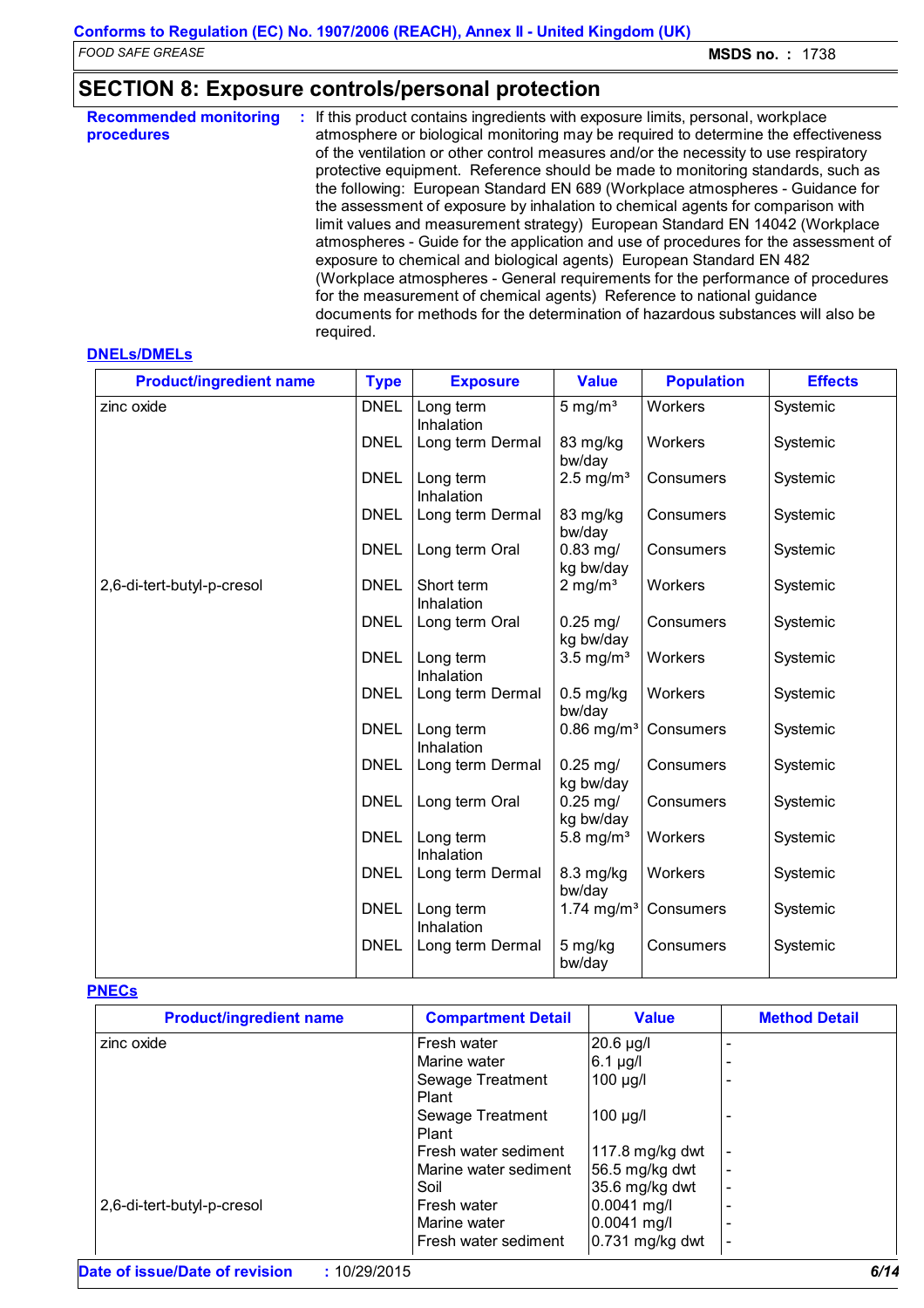## **SECTION 8: Exposure controls/personal protection**

| Marine water sediment      | 0.731 mg/kg dwt     |  |
|----------------------------|---------------------|--|
| Soil                       | $0.35$ mg/kg dwt    |  |
| Fresh water                | $0.199$ µg/l        |  |
| Marine water               | 0.0199 µg/l         |  |
| Sewage Treatment           | $0.17$ mg/l         |  |
| Plant                      |                     |  |
| Fresh water sediment       | 99.6 µg/kg dwt      |  |
| Marine water sediment      | $9.96 \mu g/kg$ dwt |  |
| Soil                       | 47.69 µg/kg dwt     |  |
| <b>Secondary Poisoning</b> | 8.33 mg/kg          |  |
| Fresh water                | $4 \mu g/l$         |  |
| Marine water               | $0.4 \mu$ g/l       |  |
| Sewage Treatment           | 100 mg/l            |  |
| Plant                      |                     |  |
| Fresh water sediment       | 1.29 mg/kg dwt      |  |
| Soil                       | 1.04 mg/kg dwt      |  |
| Secondary Poisoning        | 16.7 mg/kg          |  |

| <b>8.2 Exposure controls</b>                     |                                                                                                                                                                                                                                                                                                                                                                                                                                                                                                                                                                                                                        |
|--------------------------------------------------|------------------------------------------------------------------------------------------------------------------------------------------------------------------------------------------------------------------------------------------------------------------------------------------------------------------------------------------------------------------------------------------------------------------------------------------------------------------------------------------------------------------------------------------------------------------------------------------------------------------------|
| <b>Appropriate engineering</b><br>controls       | : Good general ventilation should be sufficient to control worker exposure to airborne<br>contaminants.                                                                                                                                                                                                                                                                                                                                                                                                                                                                                                                |
| <b>Individual protection measures</b>            |                                                                                                                                                                                                                                                                                                                                                                                                                                                                                                                                                                                                                        |
| <b>Hygiene measures</b>                          | : Wash hands, forearms and face thoroughly after handling chemical products, before<br>eating, smoking and using the lavatory and at the end of the working period.<br>Appropriate techniques should be used to remove potentially contaminated clothing.<br>Wash contaminated clothing before reusing. Ensure that eyewash stations and<br>safety showers are close to the workstation location.                                                                                                                                                                                                                      |
| <b>Eye/face protection</b>                       | Safety eyewear complying with an approved standard should be used when a risk<br>assessment indicates this is necessary to avoid exposure to liquid splashes, mists,<br>gases or dusts. If contact is possible, the following protection should be worn,<br>unless the assessment indicates a higher degree of protection: safety glasses with<br>side-shields.                                                                                                                                                                                                                                                        |
| <b>Skin protection</b>                           |                                                                                                                                                                                                                                                                                                                                                                                                                                                                                                                                                                                                                        |
| <b>Hand protection</b>                           | : Chemical-resistant, impervious gloves complying with an approved standard should<br>be worn at all times when handling chemical products if a risk assessment indicates<br>this is necessary. Considering the parameters specified by the glove manufacturer,<br>check during use that the gloves are still retaining their protective properties. It<br>should be noted that the time to breakthrough for any glove material may be<br>different for different glove manufacturers. In the case of mixtures, consisting of<br>several substances, the protection time of the gloves cannot be accurately estimated. |
| <b>Body protection</b>                           | Personal protective equipment for the body should be selected based on the task<br>being performed and the risks involved and should be approved by a specialist<br>before handling this product.                                                                                                                                                                                                                                                                                                                                                                                                                      |
| <b>Other skin protection</b>                     | : Appropriate footwear and any additional skin protection measures should be<br>selected based on the task being performed and the risks involved and should be<br>approved by a specialist before handling this product.                                                                                                                                                                                                                                                                                                                                                                                              |
| <b>Respiratory protection</b>                    | : Use a properly fitted, particulate filter respirator complying with an approved<br>standard if a risk assessment indicates this is necessary. Respirator selection must<br>be based on known or anticipated exposure levels, the hazards of the product and<br>the safe working limits of the selected respirator.                                                                                                                                                                                                                                                                                                   |
| <b>Environmental exposure</b><br><b>controls</b> | : Emissions from ventilation or work process equipment should be checked to ensure<br>they comply with the requirements of environmental protection legislation. In some<br>cases, fume scrubbers, filters or engineering modifications to the process equipment<br>will be necessary to reduce emissions to acceptable levels.                                                                                                                                                                                                                                                                                        |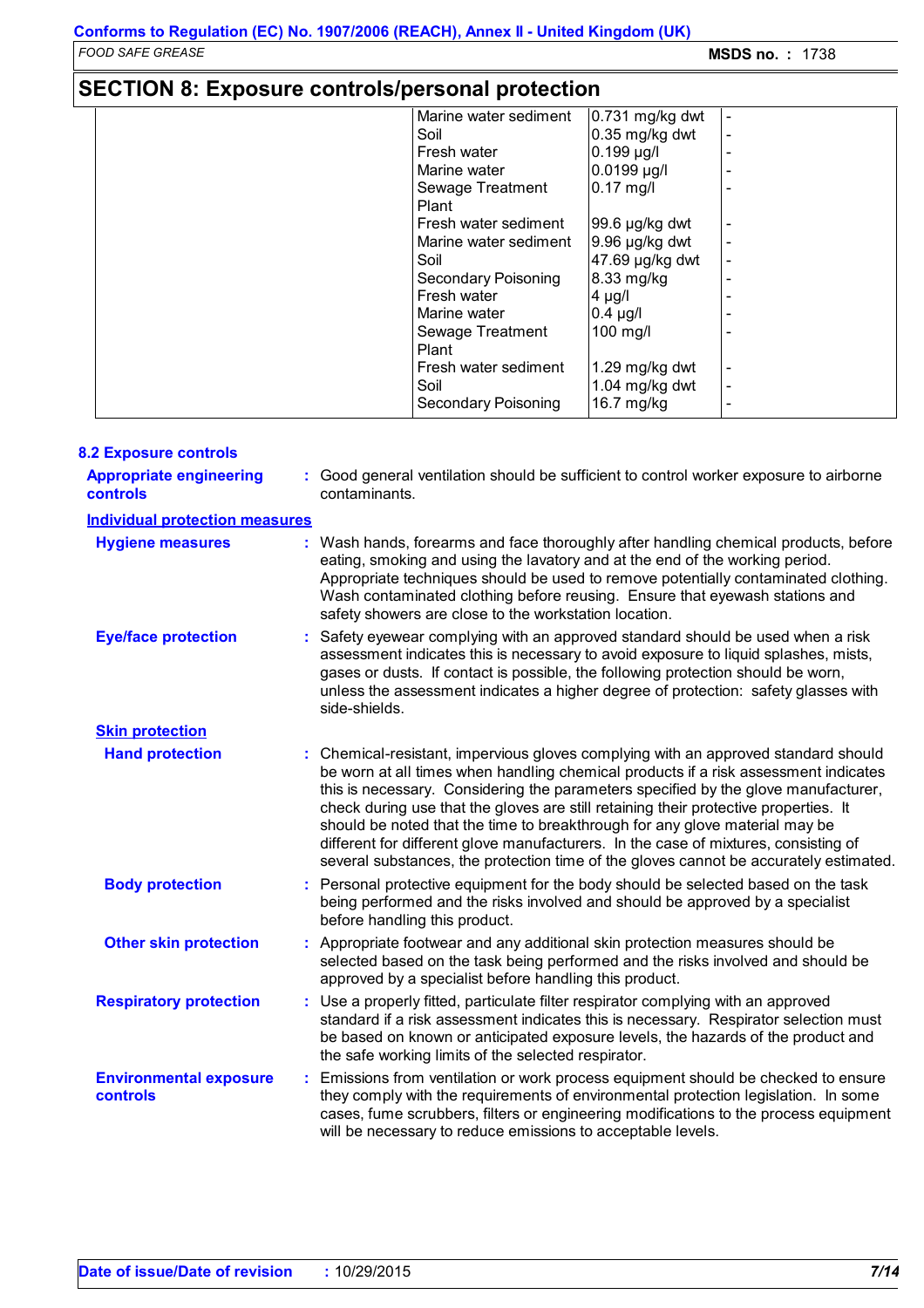### **SECTION 9: Physical and chemical properties**

| 9.1 Information on basic physical and chemical properties          |                                                                                                                    |
|--------------------------------------------------------------------|--------------------------------------------------------------------------------------------------------------------|
| <b>Appearance</b>                                                  |                                                                                                                    |
| <b>Physical state</b>                                              | : Solid. [grease]                                                                                                  |
| <b>Colour</b>                                                      | White.                                                                                                             |
| <b>Odour</b>                                                       | Mild. Petroleum oil                                                                                                |
| pH                                                                 | : Not applicable.                                                                                                  |
| <b>Melting point/freezing point</b>                                | : Not available.                                                                                                   |
| Initial boiling point and boiling<br>range                         | : Not available.                                                                                                   |
| <b>Flash point</b>                                                 | $:$ Not available.                                                                                                 |
| <b>Evaporation rate</b>                                            | : Not available.                                                                                                   |
| <b>Flammability (solid, gas)</b>                                   | : Flammable in the presence of the following materials or conditions: open flames,<br>sparks and static discharge. |
| <b>Upper/lower flammability or</b><br>explosive limits             | : Not available.                                                                                                   |
| <b>Vapour pressure</b>                                             | : Not available.                                                                                                   |
| <b>Vapour density</b>                                              | : Not available.                                                                                                   |
| <b>Density</b>                                                     | $: 0.9$ g/cm <sup>3</sup>                                                                                          |
| <b>Solubility(ies)</b>                                             | : Insoluble in the following materials: cold water and hot water.                                                  |
| <b>Partition coefficient: n-octanol/ : Not available.</b><br>water |                                                                                                                    |
| <b>Auto-ignition temperature</b>                                   | : Not available.                                                                                                   |
| <b>Decomposition temperature</b>                                   | : Not available.                                                                                                   |
| <b>Viscosity</b>                                                   | Kinematic (40°C (104°F)): >0.205 cm <sup>2</sup> /s (>20.5 cSt)                                                    |
| <b>Explosive properties</b>                                        | : Not available.                                                                                                   |
| <b>Oxidising properties</b>                                        | : Not available.                                                                                                   |
|                                                                    |                                                                                                                    |

#### **9.2 Other information**

No additional information.

### **SECTION 10: Stability and reactivity**

| <b>10.1 Reactivity</b>                          | : No specific test data related to reactivity available for this product or its ingredients.              |
|-------------------------------------------------|-----------------------------------------------------------------------------------------------------------|
| <b>10.2 Chemical stability</b>                  | : The product is stable.                                                                                  |
| 10.3 Possibility of<br>hazardous reactions      | : Under normal conditions of storage and use, hazardous reactions will not occur.                         |
| <b>10.4 Conditions to avoid</b>                 | : No specific data.                                                                                       |
| 10.5 Incompatible materials                     | : No specific data.                                                                                       |
| <b>10.6 Hazardous</b><br>decomposition products | : Under normal conditions of storage and use, hazardous decomposition products<br>should not be produced. |

### **SECTION 11: Toxicological information**

### **11.1 Information on toxicological effects**

#### **Acute toxicity**

| <b>Product/ingredient name</b>       | <b>Result</b> | <b>Species</b> | <b>Dose</b> | <b>Exposure</b> |
|--------------------------------------|---------------|----------------|-------------|-----------------|
| White mineral oil<br>$ $ (petroleum) | ILD50 Oral    | Rat            | >5000 mg/kg |                 |
| 2,6-di-tert-butyl-p-cresol           | LD50 Oral     | Rat            | 890 mg/kg   |                 |

**Conclusion/Summary :** No known significant effects or critical hazards.

### **Acute toxicity estimates**

Not available.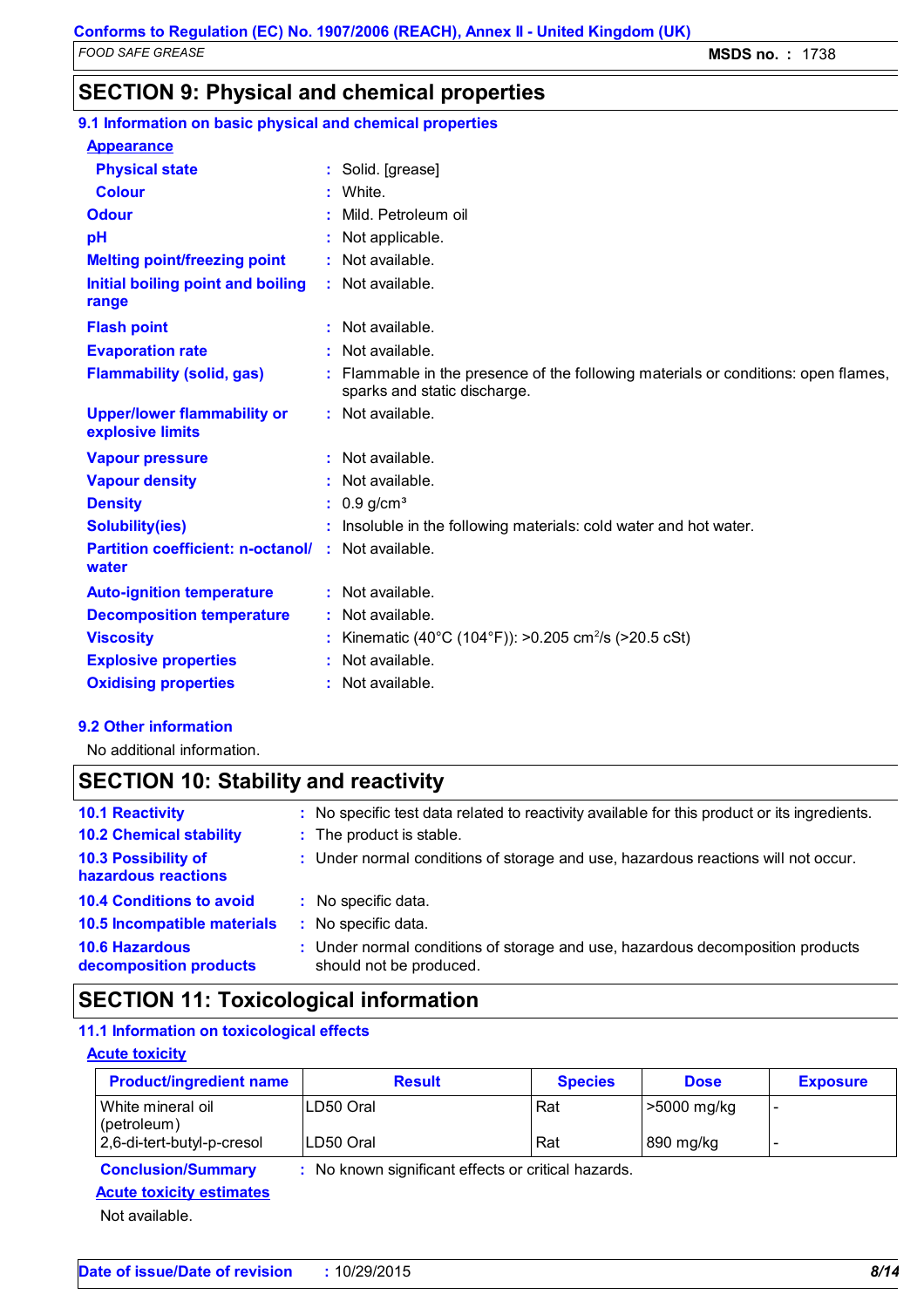2,6-di-tert-butyl-p-cresol  $\vert$  Eyes - Moderate irritant  $\vert$  Rabbit  $\vert$  -  $\vert$  24 hours 100

Skin - Mild irritant Human

### **SECTION 11: Toxicological information**

#### **Irritation/Corrosion**

| <b>rritation/Corrosion</b>     |                      |                |              |                                   |                    |
|--------------------------------|----------------------|----------------|--------------|-----------------------------------|--------------------|
| <b>Product/ingredient name</b> | <b>Result</b>        | <b>Species</b> | <b>Score</b> | <b>Exposure</b>                   | <b>Observation</b> |
| zinc oxide                     | Eyes - Mild irritant | Rabbit         |              | <b>24 hours 500</b><br>milligrams |                    |
|                                | Skin - Mild irritant | Rabbit         |              | 24 hours 500                      |                    |

|                                                         | Skin - Moderate irritant                                                                                                                     | Rabbit | milligrams<br>48 hours 500<br>milligrams |  |
|---------------------------------------------------------|----------------------------------------------------------------------------------------------------------------------------------------------|--------|------------------------------------------|--|
| <b>Conclusion/Summary</b>                               |                                                                                                                                              |        |                                          |  |
| <b>Skin</b>                                             | : No known significant effects or critical hazards.                                                                                          |        |                                          |  |
| <b>Eyes</b>                                             | : No known significant effects or critical hazards.                                                                                          |        |                                          |  |
| <b>Respiratory</b>                                      | : No known significant effects or critical hazards.                                                                                          |        |                                          |  |
| <b>Sensitisation</b>                                    |                                                                                                                                              |        |                                          |  |
| <b>Conclusion/Summary</b>                               |                                                                                                                                              |        |                                          |  |
| <b>Skin</b>                                             | : No specific information is available regarding the skin sensitising properties of this<br>product. Sensitisation not suspected for humans. |        |                                          |  |
| <b>Respiratory</b>                                      | : Sensitisation not suspected for humans.                                                                                                    |        |                                          |  |
| <b>Mutagenicity</b>                                     |                                                                                                                                              |        |                                          |  |
| <b>Conclusion/Summary</b>                               | : There are no data available on the mixture itself. Mutagenicity not suspected for<br>humans.                                               |        |                                          |  |
| <b>Carcinogenicity</b>                                  |                                                                                                                                              |        |                                          |  |
| <b>Conclusion/Summary</b>                               | : There are no data available on the mixture itself. Carcinogenicity not suspected for<br>humans.                                            |        |                                          |  |
| <b>Reproductive toxicity</b>                            |                                                                                                                                              |        |                                          |  |
| <b>Conclusion/Summary</b>                               | : There are no data available on the mixture itself. Not considered to be dangerous to<br>humans, according to our database.                 |        |                                          |  |
| <b>Teratogenicity</b>                                   |                                                                                                                                              |        |                                          |  |
| <b>Conclusion/Summary</b>                               | : There are no data available on the mixture itself. Teratogenicity not suspected for<br>humans.                                             |        |                                          |  |
| <b>Specific target organ toxicity (single exposure)</b> |                                                                                                                                              |        |                                          |  |

Not available.

#### **Specific target organ toxicity (repeated exposure)**

Not available.

#### **Aspiration hazard**

| <b>Product/ingredient name</b>                                                                              | <b>Result</b>                                                                  |
|-------------------------------------------------------------------------------------------------------------|--------------------------------------------------------------------------------|
| White mineral oil (petroleum)<br>Dec-1-ene, homopolymer, hydrogenated Dec-1-ene, oligomers,<br>hydrogenated | <b>ASPIRATION HAZARD - Category 1</b><br><b>ASPIRATION HAZARD - Category 1</b> |

**Information on the likely** 

Routes of entry anticipated: Oral, Dermal, Inhalation. **:**

#### **routes of exposure**

| <b>Potential acute health effects</b> |                                                                                     |
|---------------------------------------|-------------------------------------------------------------------------------------|
| <b>Eye contact</b>                    | : No known significant effects or critical hazards.                                 |
| <b>Inhalation</b>                     | : No known significant effects or critical hazards.                                 |
| <b>Skin contact</b>                   | : No known significant effects or critical hazards.                                 |
| <b>Ingestion</b>                      | : No known significant effects or critical hazards.                                 |
|                                       | <b>Symptoms related to the physical, chemical and toxicological characteristics</b> |
| <b>Eye contact</b>                    | : No specific data.                                                                 |
|                                       |                                                                                     |

-

-

milligrams

milligrams<br>48 hours 500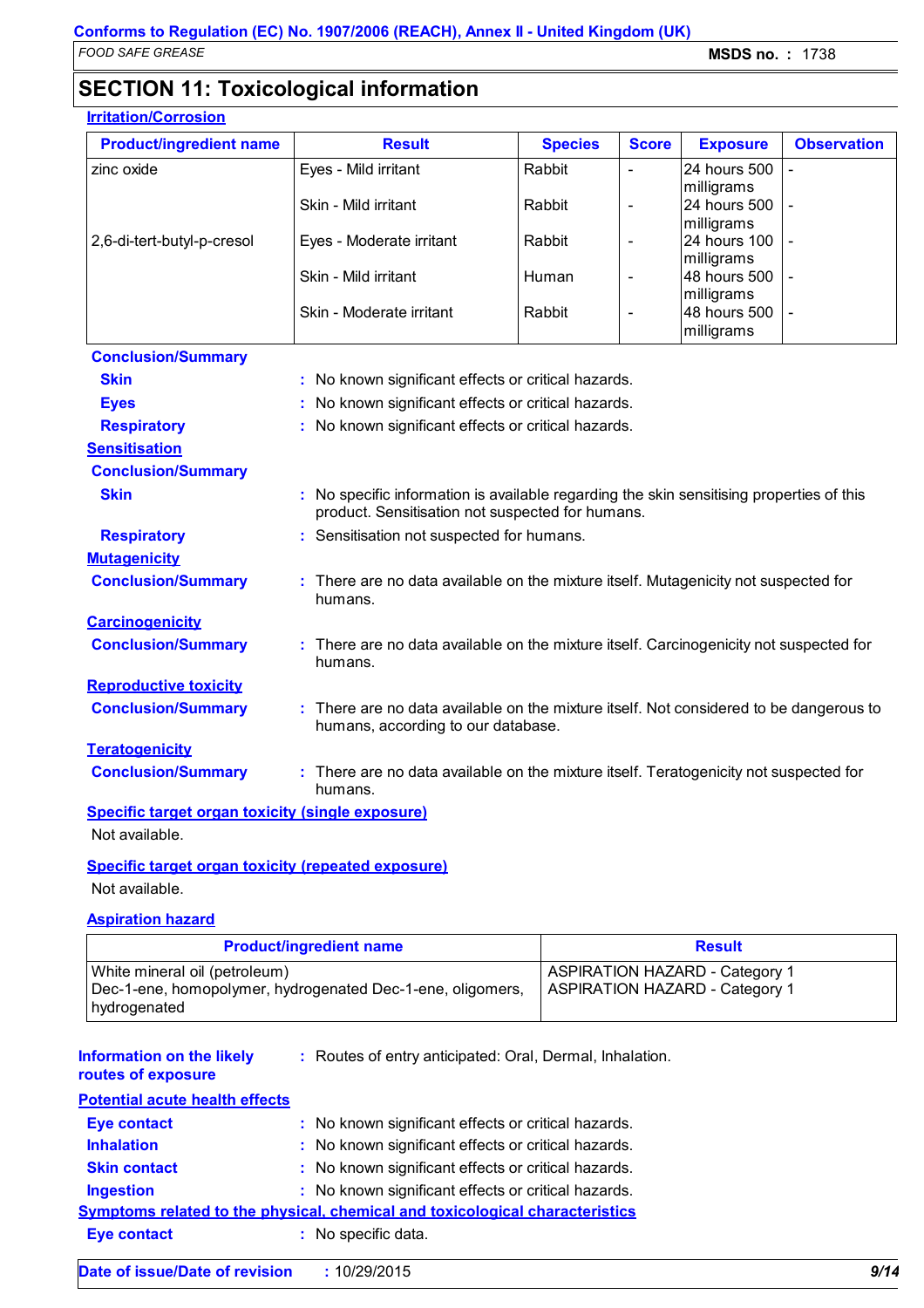| <b>SECTION 11: Toxicological information</b> |                                                                                          |
|----------------------------------------------|------------------------------------------------------------------------------------------|
| <b>Inhalation</b>                            | : No specific data.                                                                      |
| <b>Skin contact</b>                          | : No specific data.                                                                      |
| <b>Ingestion</b>                             | : No specific data.                                                                      |
|                                              | Delayed and immediate effects and also chronic effects from short and long term exposure |
| <b>Short term exposure</b>                   |                                                                                          |
| <b>Potential immediate</b><br>effects        | $:$ Not available.                                                                       |
| <b>Potential delayed effects</b>             | $:$ Not available.                                                                       |
| <b>Long term exposure</b>                    |                                                                                          |
| <b>Potential immediate</b><br>effects        | $:$ Not available.                                                                       |
| <b>Potential delayed effects</b>             | $:$ Not available.                                                                       |
| <b>Potential chronic health effects</b>      |                                                                                          |
| <b>Conclusion/Summary</b>                    | : No known significant effects or critical hazards.                                      |
| <b>General</b>                               | No known significant effects or critical hazards.                                        |
| <b>Carcinogenicity</b>                       | No known significant effects or critical hazards.                                        |
| <b>Mutagenicity</b>                          | No known significant effects or critical hazards.                                        |
| <b>Teratogenicity</b>                        | No known significant effects or critical hazards.                                        |
| <b>Developmental effects</b>                 | : No known significant effects or critical hazards.                                      |
| <b>Fertility effects</b>                     | : No known significant effects or critical hazards.                                      |
| <b>Other information</b>                     | : Not available.                                                                         |

### **SECTION 12: Ecological information**

#### **12.1 Toxicity**

| <b>Product/ingredient name</b> | <b>Result</b>                     | <b>Species</b>                                                           | <b>Exposure</b> |
|--------------------------------|-----------------------------------|--------------------------------------------------------------------------|-----------------|
| zinc oxide                     | Acute IC50 1.85 mg/l Marine water | Algae - Skeletonema costatum                                             | 96 hours        |
|                                | Acute IC50 46 µg/l Fresh water    | Algae - Pseudokirchneriella<br>subcapitata - Exponential<br>growth phase | 72 hours        |
|                                | Acute LC50 98 µg/l Fresh water    | Daphnia - Daphnia magna -<br><b>Neonate</b>                              | 48 hours        |
|                                | Acute LC50 1.1 ppm Fresh water    | Fish - Oncorhynchus mykiss                                               | 96 hours        |
| 2,6-di-tert-butyl-p-cresol     | Acute EC50 1440 µg/l Fresh water  | Daphnia - Daphnia pulex -<br>Neonate                                     | 48 hours        |

**Conclusion/Summary :** There are no data available on the mixture itself.

#### **12.2 Persistence and degradability**

| <b>Conclusion/Summary</b> | This product has not been tested for biodegradation. Not expected to be rapidly<br>degradable. |  |  |
|---------------------------|------------------------------------------------------------------------------------------------|--|--|
|                           |                                                                                                |  |  |

| <b>Product/ingredient name</b> | <b>Aquatic half-life</b> | <b>Photolysis</b> | Biodegradability |
|--------------------------------|--------------------------|-------------------|------------------|
| <b>FOOD SAFE GREASE</b>        |                          |                   | Not readily      |

#### **12.3 Bioaccumulative potential**

| <b>Product/ingredient name</b>      | $LoaPow$ | <b>BCF</b>  | <b>Potential</b> |
|-------------------------------------|----------|-------------|------------------|
| White mineral oil (petroleum)   > 6 |          |             | high             |
| Dec-1-ene, homopolymer,             | >6.5     |             | high             |
| hydrogenated Dec-1-ene,             |          |             |                  |
| oligomers, hydrogenated             |          |             |                  |
| l zinc oxide                        |          | 60960       | high             |
| 2,6-di-tert-butyl-p-cresol          | 5.1      | 330 to 1800 | high             |

#### **12.4 Mobility in soil**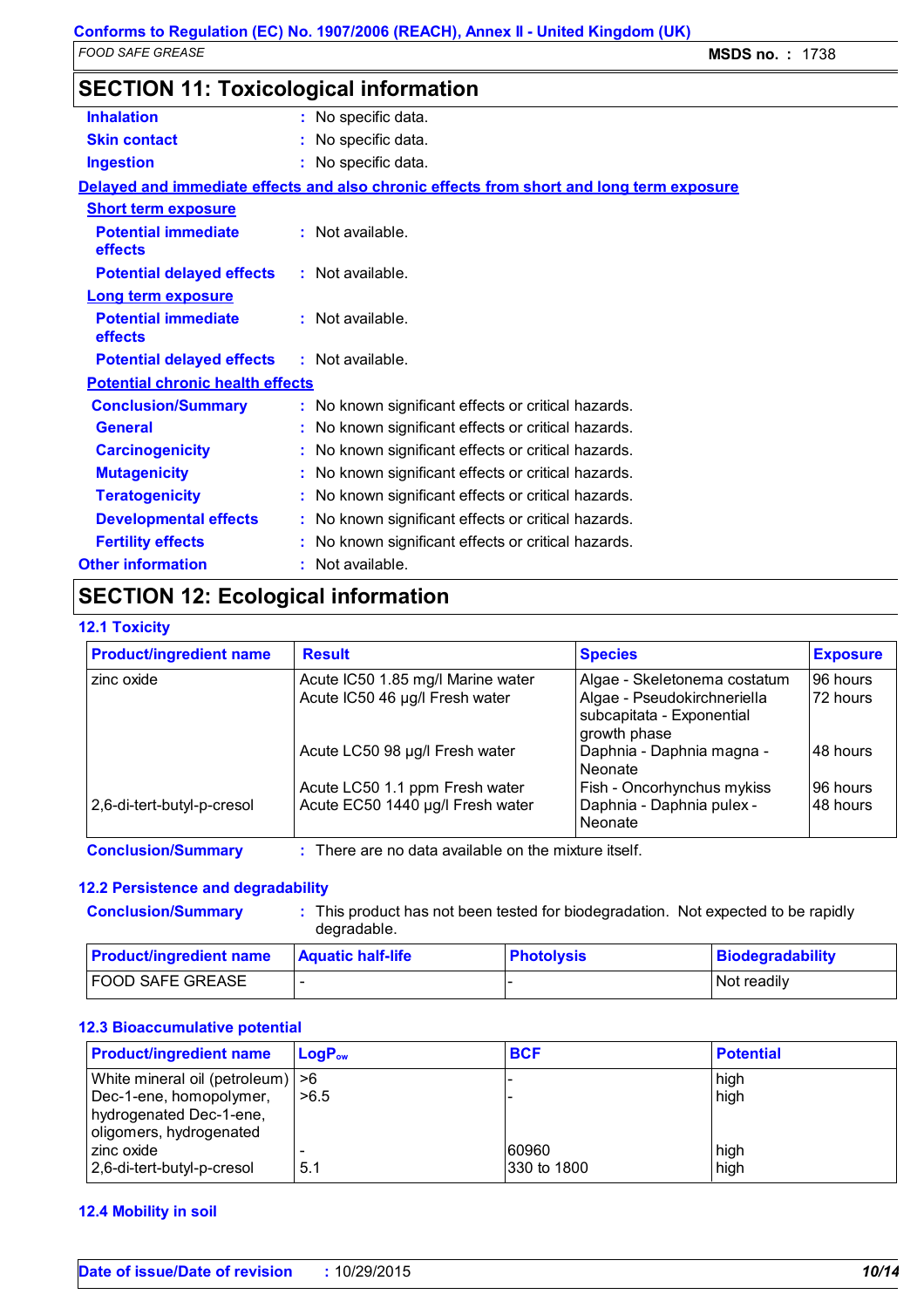### **SECTION 12: Ecological information**

| <b>Soil/water partition</b><br><b>coefficient (Koc)</b> | : Not available.   |  |  |  |  |  |
|---------------------------------------------------------|--------------------|--|--|--|--|--|
| <b>Mobility</b>                                         | $:$ Not available. |  |  |  |  |  |
| 12.5 Results of PBT and vPvB assessment                 |                    |  |  |  |  |  |

| <b>PBT</b>    | : Not applicable.                |
|---------------|----------------------------------|
| $\sim$ $\sim$ | Administration of the content of |

| <b>vPvB</b> | : Not applicable. |
|-------------|-------------------|
|             |                   |

**12.6 Other adverse effects** : No known significant effects or critical hazards.

### **SECTION 13: Disposal considerations**

The information in this section contains generic advice and guidance. The list of Identified Uses in Section 1 should be consulted for any available use-specific information provided in the Exposure Scenario(s).

#### **13.1 Waste treatment methods**

| <b>Product</b>             |                                                                                                                                                                                                                                                                                                                                                                                                                                                                                                                                                     |
|----------------------------|-----------------------------------------------------------------------------------------------------------------------------------------------------------------------------------------------------------------------------------------------------------------------------------------------------------------------------------------------------------------------------------------------------------------------------------------------------------------------------------------------------------------------------------------------------|
| <b>Methods of disposal</b> | : The generation of waste should be avoided or minimised wherever possible.<br>Disposal of this product, solutions and any by-products should at all times comply<br>with the requirements of environmental protection and waste disposal legislation and<br>any regional local authority requirements. Dispose of surplus and non-recyclable<br>products via a licensed waste disposal contractor. Waste should not be disposed of<br>untreated to the sewer unless fully compliant with the requirements of all authorities<br>with jurisdiction. |
| <b>Hazardous waste</b>     | : The classification of the product may meet the criteria for a hazardous waste.                                                                                                                                                                                                                                                                                                                                                                                                                                                                    |
| <b>Packaging</b>           |                                                                                                                                                                                                                                                                                                                                                                                                                                                                                                                                                     |
| <b>Methods of disposal</b> | : The generation of waste should be avoided or minimised wherever possible. Waste<br>packaging should be recycled. Incineration or landfill should only be considered<br>when recycling is not feasible.                                                                                                                                                                                                                                                                                                                                            |
| <b>Special precautions</b> | : This material and its container must be disposed of in a safe way. Care should be<br>taken when handling emptied containers that have not been cleaned or rinsed out.<br>Empty containers or liners may retain some product residues. Avoid dispersal of spilt<br>material and runoff and contact with soil, waterways, drains and sewers.                                                                                                                                                                                                        |

### **SECTION 14: Transport information**

|                                           | <b>ADR/RID</b>                                                                           | <b>ADN</b>                                                                             | <b>IMDG</b>                                                                                                                 | <b>IATA</b>                                                                     |
|-------------------------------------------|------------------------------------------------------------------------------------------|----------------------------------------------------------------------------------------|-----------------------------------------------------------------------------------------------------------------------------|---------------------------------------------------------------------------------|
| 14.1 UN number                            | <b>UN3077</b>                                                                            | <b>UN3077</b>                                                                          | <b>UN3077</b>                                                                                                               | <b>UN3077</b>                                                                   |
| 14.2 UN proper<br>shipping name           | <b>ENVIRONMENTALLY</b><br><b>HAZARDOUS</b><br>SUBSTANCE, SOLID,<br>N.O.S. (zinc oxide)   | <b>ENVIRONMENTALLY</b><br><b>HAZARDOUS</b><br>SUBSTANCE, SOLID,<br>N.O.S. (zinc oxide) | <b>ENVIRONMENTALLY</b><br><b>HAZARDOUS</b><br>SUBSTANCE, SOLID,<br>N.O.S. (zinc oxide).<br>Marine pollutant (zinc<br>oxide) | ENVIRONMENTALLY<br><b>HAZARDOUS</b><br>SUBSTANCE, SOLID,<br>N.O.S. (zinc oxide) |
| <b>14.3 Transport</b><br>hazard class(es) | 9<br>$\mathbf{\mathbf{\mathbf{\mathbf{\mathbf{\mathbf{\mathbf{\mathbf{\mathbf{z}}}}}}}}$ | 9<br>$\mathbf{\mathbf{\underline{Y}}_{2}}$                                             | 9<br>∦llN<br>$\bigstar$                                                                                                     | 9<br>AIIN<br>$\bigstar$                                                         |
| <b>14.4 Packing group</b>                 | $\vert$ $\vert$ $\vert$ $\vert$                                                          | III                                                                                    | III                                                                                                                         | III                                                                             |
| 14.5<br><b>Environmental</b><br>hazards   | Yes.                                                                                     | Yes.                                                                                   | Yes.                                                                                                                        | Yes.                                                                            |
|                                           |                                                                                          |                                                                                        |                                                                                                                             |                                                                                 |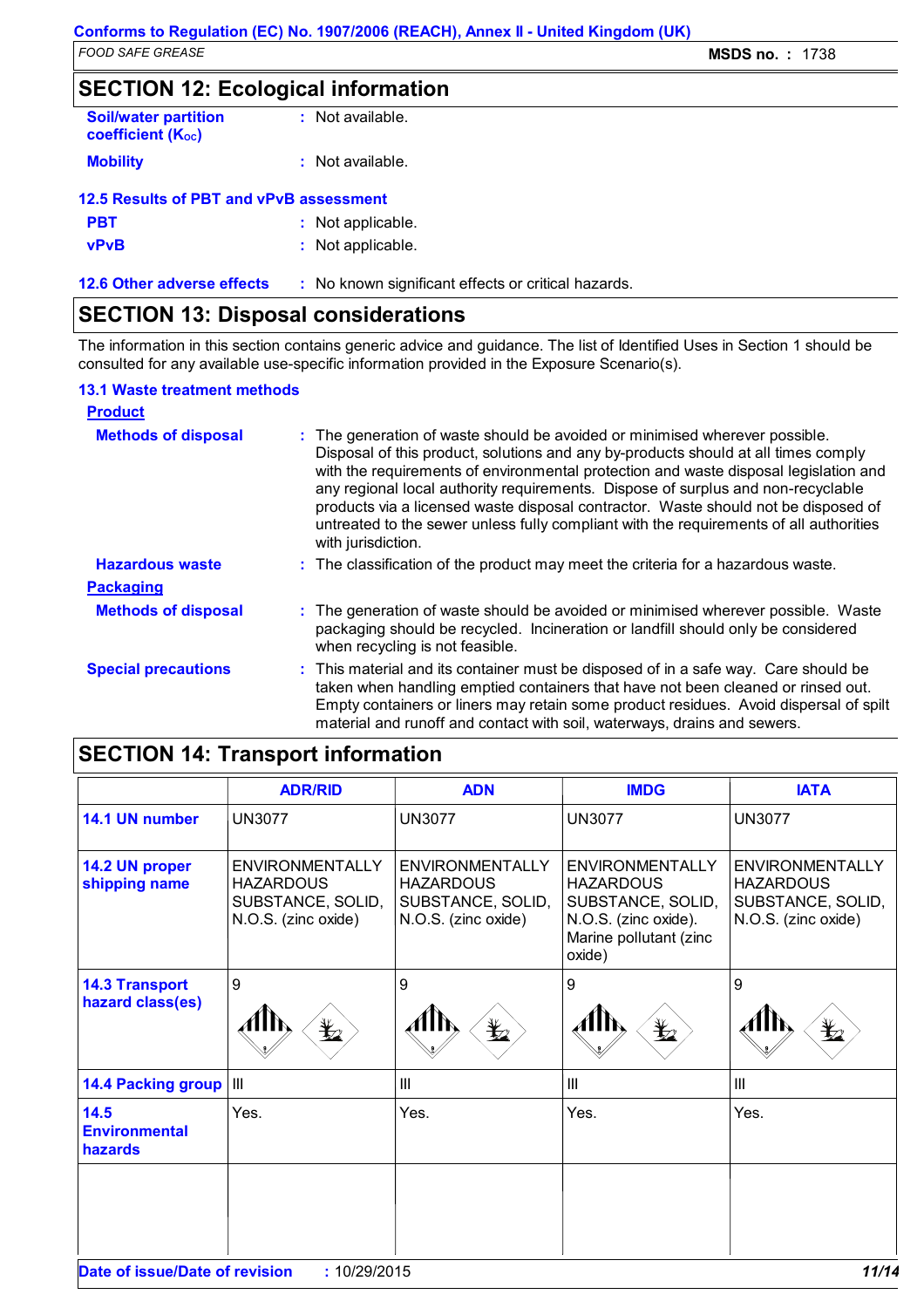### **SECTION 14: Transport information**

| <b>Additional</b><br>information | This product is not<br>regulated as a<br>dangerous good when<br>transported in sizes of<br>$≤5 L$ or $≤5$ kg,<br>provided the<br>packagings meet the<br>general provisions of 4.<br>1.1.1, 4.1.1.2 and 4.1.<br>1.4 to 4.1.1.8.<br><b>Tunnel code</b><br>(E) | This product is not<br>regulated as a<br>dangerous good when<br>transported in sizes of<br>$≤5 L$ or $≤5$ kg,<br>provided the<br>packagings meet the<br>general provisions of 4.<br>1.1.1, 4.1.1.2 and 4.1.<br>1.4 to 4.1.1.8. | This product is not<br>regulated as a<br>dangerous good when<br>transported in sizes of<br>≤5 L or ≤5 kg,<br>provided the<br>packagings meet the<br>general provisions of 4.<br>1.1.1, 4.1.1.2 and 4.1.<br>1.4 to 4.1.1.8. | This product is not<br>regulated as a<br>dangerous good when<br>transported in sizes of<br>$\leq$ 5 L or ≤5 kg,<br>provided the<br>packagings meet the<br>general provisions of 5.<br> 0.2.4.1, 5.0.2.6.1.1<br>and 5.0.2.8. |
|----------------------------------|-------------------------------------------------------------------------------------------------------------------------------------------------------------------------------------------------------------------------------------------------------------|--------------------------------------------------------------------------------------------------------------------------------------------------------------------------------------------------------------------------------|----------------------------------------------------------------------------------------------------------------------------------------------------------------------------------------------------------------------------|-----------------------------------------------------------------------------------------------------------------------------------------------------------------------------------------------------------------------------|
|----------------------------------|-------------------------------------------------------------------------------------------------------------------------------------------------------------------------------------------------------------------------------------------------------------|--------------------------------------------------------------------------------------------------------------------------------------------------------------------------------------------------------------------------------|----------------------------------------------------------------------------------------------------------------------------------------------------------------------------------------------------------------------------|-----------------------------------------------------------------------------------------------------------------------------------------------------------------------------------------------------------------------------|

|      | <b>14.6 Special precautions for</b> |
|------|-------------------------------------|
| user |                                     |

**Transport within user's premises:** always transport in closed containers that are **:** upright and secure. Ensure that persons transporting the product know what to do in the event of an accident or spillage.

**14.7 Transport in bulk according to Annex II of MARPOL 73/78 and the IBC Code**

### **SECTION 15: Regulatory information**

**15.1 Safety, health and environmental regulations/legislation specific for the substance or mixture EU Regulation (EC) No. 1907/2006 (REACH)**

**Annex XIV - List of substances subject to authorisation**

**:** Not available.

#### **Substances of very high concern**

None of the components are listed.

| <b>Annex XVII - Restrictions</b><br>on the manufacture,<br>placing on the market and<br>use of certain dangerous<br>substances, mixtures and<br><b>articles</b> | : Not applicable.                                               |
|-----------------------------------------------------------------------------------------------------------------------------------------------------------------|-----------------------------------------------------------------|
| <b>Other EU regulations</b>                                                                                                                                     |                                                                 |
| <b>Europe inventory</b><br><b>EINECS/ELINCS</b>                                                                                                                 | : All components are listed or exempted.                        |
| <b>Black List Chemicals</b><br>(76/464/EEC)                                                                                                                     | : Not listed                                                    |
| <b>Priority List Chemicals</b><br>(793/93/EEC)                                                                                                                  | : Not listed                                                    |
| <b>Integrated pollution</b><br>prevention and control<br>list (IPPC) - Air                                                                                      | : Not listed                                                    |
| <b>Integrated pollution</b><br>prevention and control<br>list (IPPC) - Water                                                                                    | : Not listed                                                    |
| <b>Seveso Directive</b>                                                                                                                                         |                                                                 |
| This product is controlled under the Seveso Directive.                                                                                                          |                                                                 |
| <b>Danger criteria</b>                                                                                                                                          |                                                                 |
| <b>Category</b>                                                                                                                                                 |                                                                 |
| C9i: Very toxic for the environment                                                                                                                             | E1: Hazardous to the aquatic environment - Acute 1 or Chronic 1 |
| <b>International requlations</b><br><b>International lists</b>                                                                                                  |                                                                 |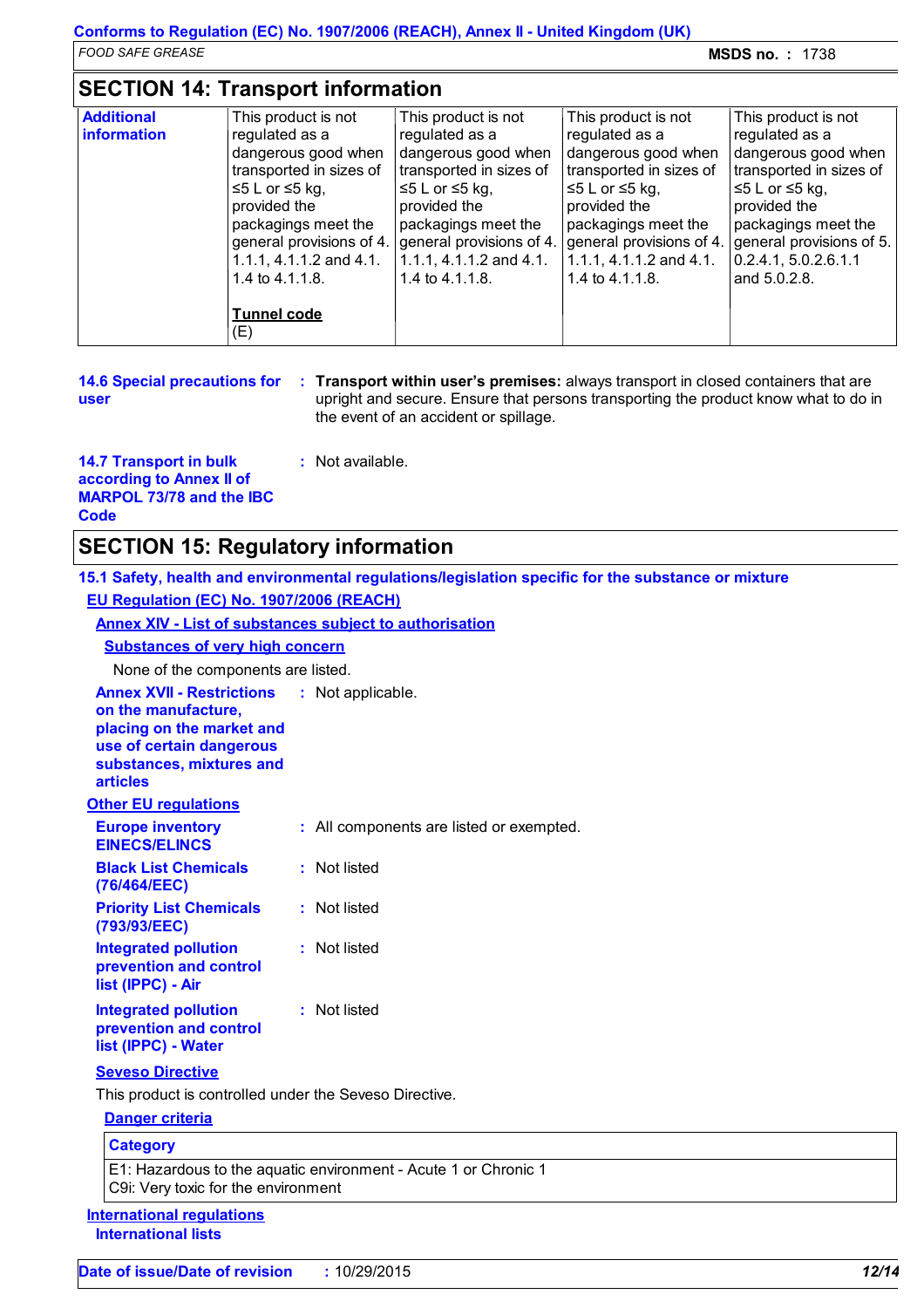### **SECTION 15: Regulatory information**

### **SECTION 16: Other information**

 $\nabla$  Indicates information that has changed from previously issued version.

**Abbreviations and acronyms :** ATE = Acute Toxicity Estimate

CLP = Classification, Labelling and Packaging Regulation [Regulation (EC) No. 1272/2008] DMEL = Derived Minimal Effect Level DNEL = Derived No Effect Level EUH statement = CLP-specific Hazard statement PBT = Persistent, Bioaccumulative and Toxic PNEC = Predicted No Effect Concentration RRN = REACH Registration Number vPvB = Very Persistent and Very Bioaccumulative

#### **Procedure used to derive the classification according to Regulation (EC) No. 1272/2008 [CLP/GHS]**

|                                                        | <b>Classification</b>                                                                                                                                                                                                                                                         | <b>Justification</b>                                                                                                                                                                                                                                                                                                      |  |
|--------------------------------------------------------|-------------------------------------------------------------------------------------------------------------------------------------------------------------------------------------------------------------------------------------------------------------------------------|---------------------------------------------------------------------------------------------------------------------------------------------------------------------------------------------------------------------------------------------------------------------------------------------------------------------------|--|
| Aquatic Acute 1, H400<br>Aquatic Chronic 1, H410       |                                                                                                                                                                                                                                                                               | Calculation method<br>Calculation method                                                                                                                                                                                                                                                                                  |  |
| <b>Full text of abbreviated H</b><br><b>statements</b> | : H302<br>Harmful if swallowed.<br>H304<br>May be fatal if swallowed and enters airways.<br>H315<br>Causes skin irritation.<br>H319<br>Causes serious eye irritation.<br>Very toxic to aquatic life.<br>H400<br>H410<br>Very toxic to aquatic life with long lasting effects. |                                                                                                                                                                                                                                                                                                                           |  |
| <b>Full text of classifications</b><br>[CLP/GHS]       | Asp. Tox. 1, H304<br>Eye Irrit. 2, H319<br>Skin Irrit. 2, H315                                                                                                                                                                                                                | : Acute Tox. 4, H302 ACUTE TOXICITY (oral) - Category 4<br>Aquatic Acute 1, H400 ACUTE AQUATIC HAZARD - Category 1<br>Aquatic Chronic 1, H410 LONG-TERM AQUATIC HAZARD - Category 1<br><b>ASPIRATION HAZARD - Category 1</b><br>SERIOUS EYE DAMAGE/ EYE IRRITATION - Category 2<br>SKIN CORROSION/IRRITATION - Category 2 |  |
| <b>Full text of abbreviated R</b><br>phrases           | aquatic environment.                                                                                                                                                                                                                                                          | : R65- Harmful: may cause lung damage if swallowed.<br>R50/53- Very toxic to aquatic organisms, may cause long-term adverse effects in the                                                                                                                                                                                |  |
| <b>Full text of classifications</b><br>[DSD/DPD]       | $:$ Xn - Harmful<br>N - Dangerous for the environment                                                                                                                                                                                                                         |                                                                                                                                                                                                                                                                                                                           |  |